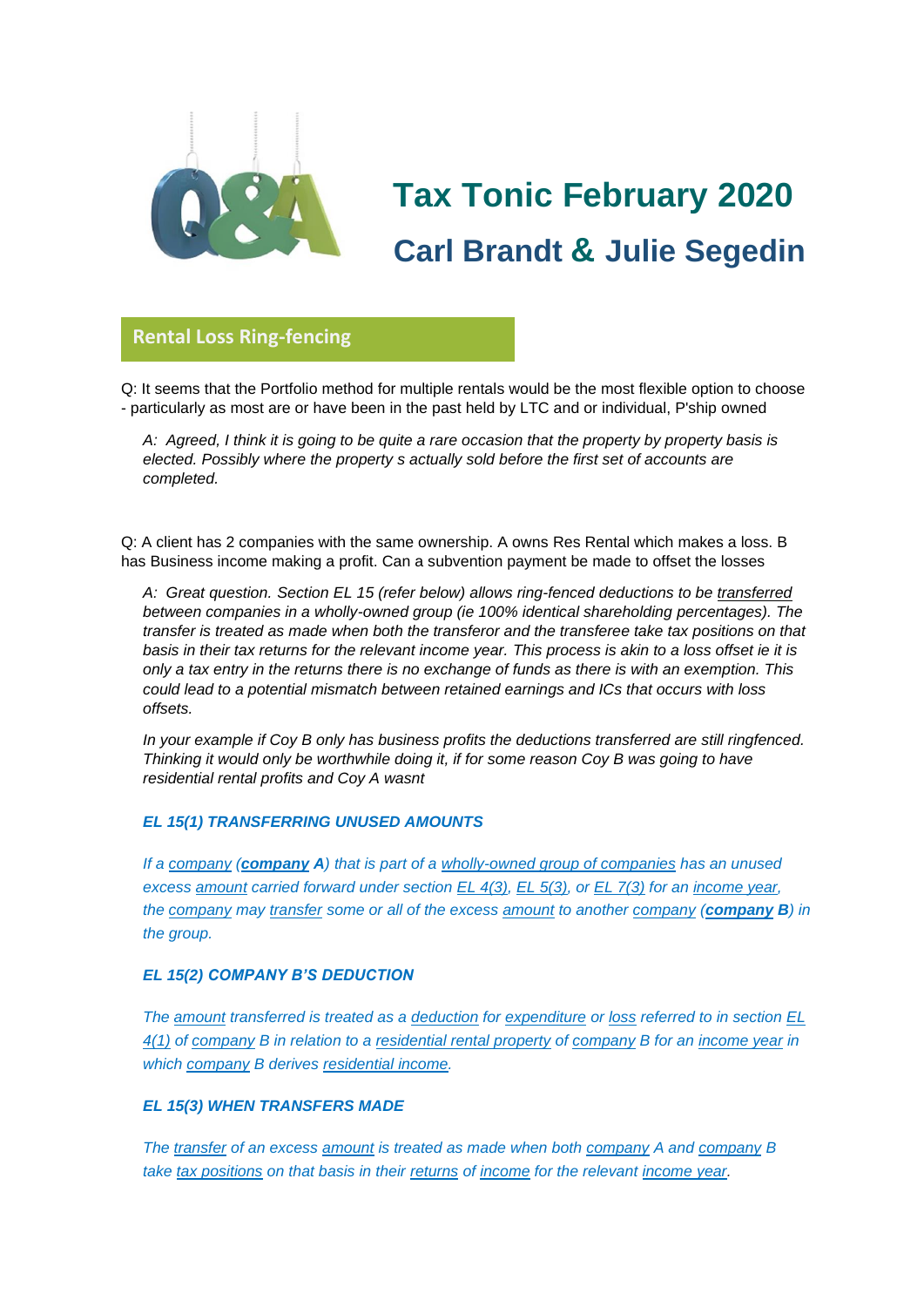Q: When do you have to elect for property by property or portfolio?

*A: The default method is the portfolio method. The election to use the property by property basis is made by the taxpayer taking a tax position in their return that reflects deductions for the particular property only being used against income from that property. Interestingly, if all properties have profits or all have losses in all years neither option is locked in at that point as there has been no offsetting to default to portfolio. It would be important to keep each property separate in the accounts and then you could still chose the property by property option in the future if that property is sold and the sale is taxable (see next question for further details on this).*

*Important to note that if the property is definitely on revenue account (sale will be taxable) the rental deductions are not ring-fenced.*

Q: Hi Julie & Carl, in what instance would you elect to use the Property by Property (P by P) basis for residential properties?

*A: The only advantage of P by P is that any excess deductions could be released against other income if the sale of that property was taxable and an excess deduction still remains after that. If you haven't offset any loss making rentals against any profit making ones in the past ie portfolio hasn't been used (maybe they were all making losses) and when you go to file the next return a particular property has been sold for a taxable gain (eg bright-line) you could elect then to property by property that property by treating it that way and that would release any excess deductions at that point.*

Q: Where a rental loss is incurred by an Individual could you claim the accounting fee under Other Expenses (Return Preparation Fee) in the Tax Return instead of as part of the Profit/Loss under the Rental Income section.

*A: The following is the provision limiting the deductions:*

### *EL 4 ALLOCATION OF DEDUCTIONS FOR LOSS-MAKING RESIDENTIAL RENTAL PROPERTIES*

#### *EL 4(1) WHEN THIS SECTION APPLIES*

*This section [applies](javascript:void(0)) for an [income year](javascript:void(0)) when a [person](javascript:void(0)) is allowed a [deduction](javascript:void(0)) for [expenditure](javascript:void(0)) or [loss](javascript:void(0)) incurred in relation to 1 or more [properties](javascript:void(0)) in their [residential portfolio,](javascript:void(0)) excluding any [amount](javascript:void(0)) of a [deduction](javascript:void(0)) under section [DB](javascript:void(0))  [23](javascript:void(0)) [\(Cost](javascript:void(0)) of [revenue account property\)](javascript:void(0)).*

#### *EL 4(2) LIMITED ALLOCATION*

*The [amount](javascript:void(0)) of the [deduction](javascript:void(0)) that may be allocated to the [income year](javascript:void(0)) must be no more than the [amount](javascript:void(0)) of the person's [residential income](javascript:void(0)) for the [income year](javascript:void(0)).*

*The following is the provision allowing return preparation costs:*

*DB 3(1) DEDUCTION*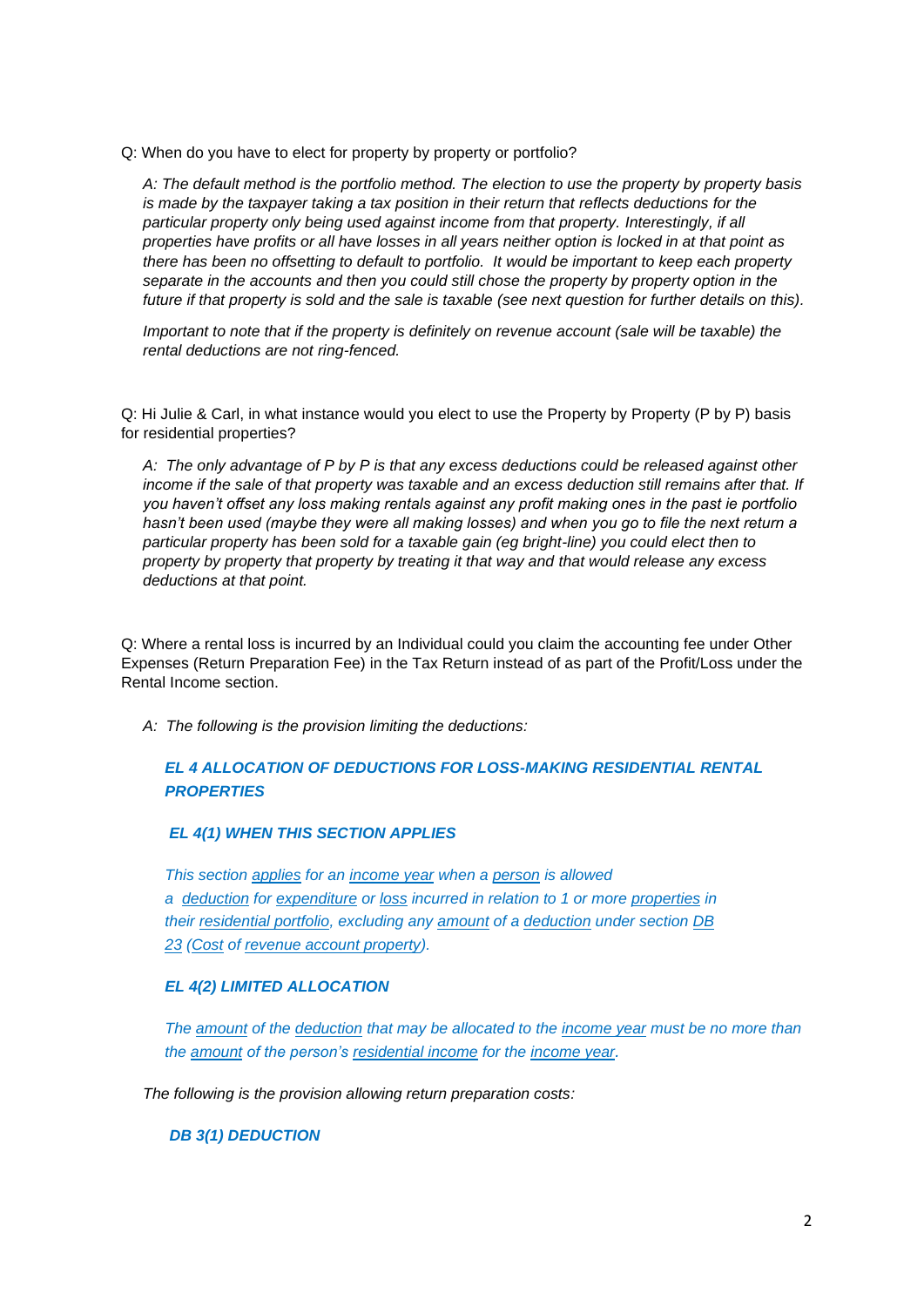*A [person](javascript:void(0)) is allowed a [deduction](javascript:void(0)) for [expenditure](javascript:void(0)) that they incur in connection with the following matters:*

*(a) calculating or determining their [income tax liability](javascript:void(0)) for a [tax year:](javascript:void(0))….* 

#### *…..DB 3(4) LINK WITH SUBPART DA*

*This section [supplements](javascript:void(0)) the [general permission](javascript:void(0)) and overrides the [capital limitation,](javascript:void(0)) the [private limitation,](javascript:void(0)) and the [employment limitation.](javascript:void(0)) The other [general limitations](javascript:void(0)) still [apply.](javascript:void(0))*

*The accounting fee is not incurred 'in relation to 1 or more properties' it is incurred in "calculating or determining their income tax liability". Accordingly, it is not ringfenced.*

Comment: Julie if loss is in personal name from LTC then shouldn't show in balance sheet of company (LTC).

*Response: Good point. In the LTC the deduction would just form part of the overall retained earnings or losses in the financial statements. No need to keep a record of it in there as it will be recorded in some way in the shareholders name.*

Comment: For recording the ring fenced deductions one suggestion is to use memorandum accounts.

*Response: A bit like an IC account which shows the rolling position for each year and then the total. If you haven't offset profits with losses at any stage, you may want to do this per property to make it possible to elect a property by property for a taxable sale that might occur in the future.* 

# **Donations and Roberts case**

Q: Would it have been different if there was no loan back for the amount given to charity.

*A: Probably not in the Roberts case. I understand that it was not just cash included in the \$1.7m, there were a large amount of term investments and similar, which IRD would not accept as "money" or cash. Also, from a tax planning angle, her taxable income would not be high enough to get the tax credits if it were a single donation in one year. The loan back and gifting allowed the donations to be spread over several years.*

Q: Can the \$100k be considered a gift as a gift with no reason for it?

*A: Yes. The nature of a gift as per the courts, is that a gift will ordinarily be by way of benefaction, will usually not be made in pursuance of a contractual obligation and will ordinarily be without any advantage of a material character being received in return. The courts have said "a gift ordinarily proceeds from a detached and disinterested generosity, out of affection, respect, admiration, charity or like impulses."*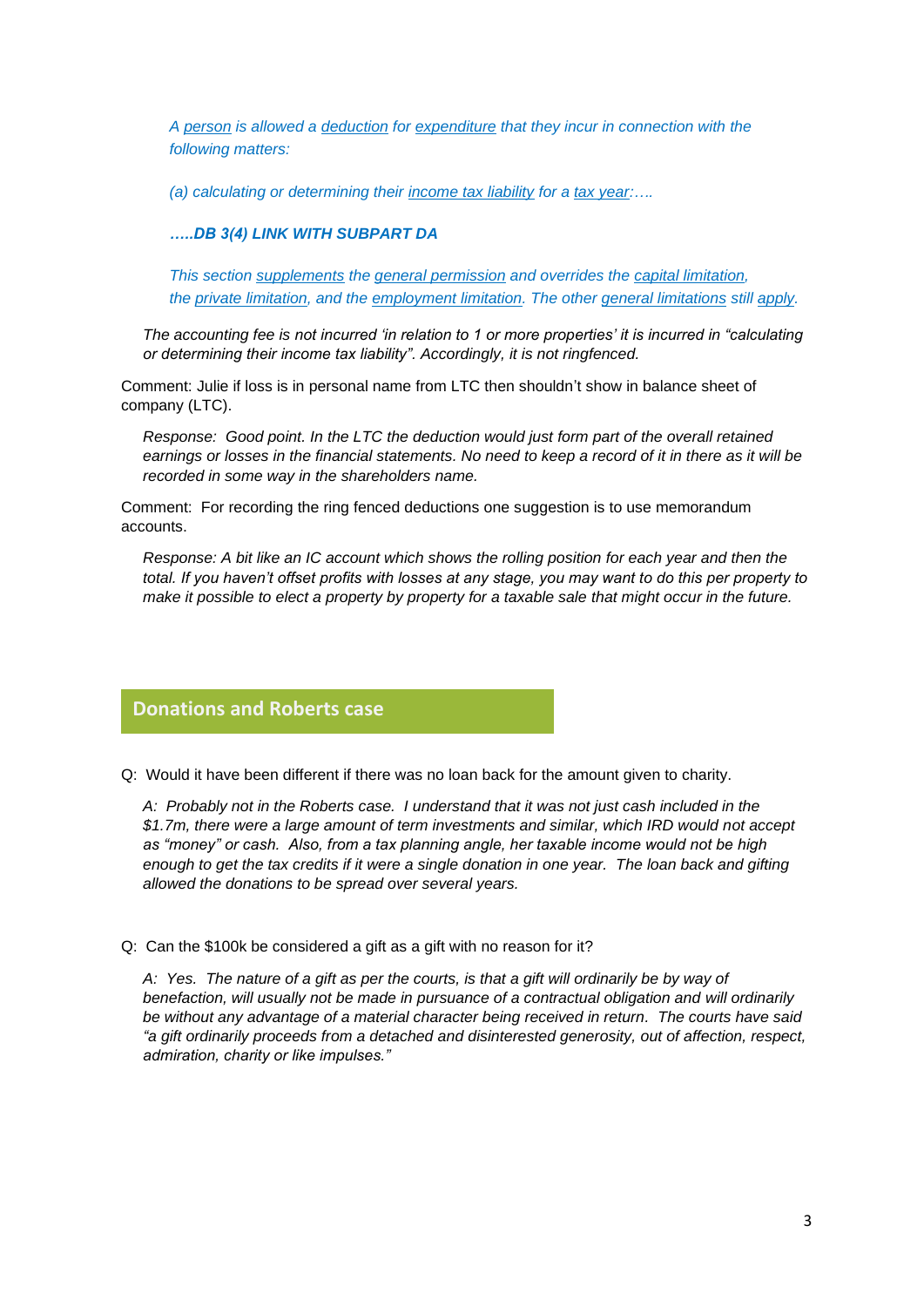## **Health & Safety benefits**

Q: Health and safety - what amount massages to reduce office staff tension in necks and back. **glorio**

*A: Combined with answer below*

Q: What about massages for employees inhouse? Where coy gets someone in monthly to give staff a shoulder massage.

*A: Its useful to look at the purpose of the Health and Safety legislation as defined in the Act itself:*

#### *Purpose*

*(1) The main purpose of this Act is to provide for a balanced framework to secure the health and safety of workers and workplaces by—*

*(a) protecting workers and other persons against harm to their health, safety, and welfare by eliminating or minimising risks arising from work or from prescribed high-risk plant; and*

*(b) providing for fair and effective workplace representation, consultation, co-operation, and resolution of issues in relation to work health and safety; and*

*(c) encouraging unions and employer organisations to take a constructive role in promoting improvements in work health and safety practices, and assisting PCBUs and workers to achieve a healthier and safer working environment; and*

*(d) promoting the provision of advice, information, education, and training in relation to work health and safety; and*

*(e) securing compliance with this Act through effective and appropriate compliance and enforcement measures; and*

*(f) ensuring appropriate scrutiny and review of actions taken by persons performing functions or exercising powers under this Act; and*

*(g) providing a framework for continuous improvement and progressively higher standards of work health and safety.*

*(2) In furthering subsection (1)(a), regard must be had to the principle that workers and other persons should be given the highest level of protection against harm to their health, safety, and welfare from hazards and risks arising from work or from specified types of plant as is reasonably practicable.*

*A: There is no question that a massage could alleviate a health problem for an individual that they would not have but for the particular occupation they do ie if they didn't do that job they wouldn't have that problem. A good example is constant keyboard use that often causes RSI. However, it is also true that another person could do that exact same job and not have that particular health issue. This shows even though the health issue is linked to the occupation the issue also relates to the individuals personal physical condition. Accordingly the massage will benefit the person outside of the work environment and in my view means it would be classified as a private benefit.* 

*However, if the massage is performed on the business premises it will be exempt from FBT under sec CX 23 in the same way that a gym on the premises would be. There are portable massage tables that are used on business premises for this exact reason and the convenience angle.*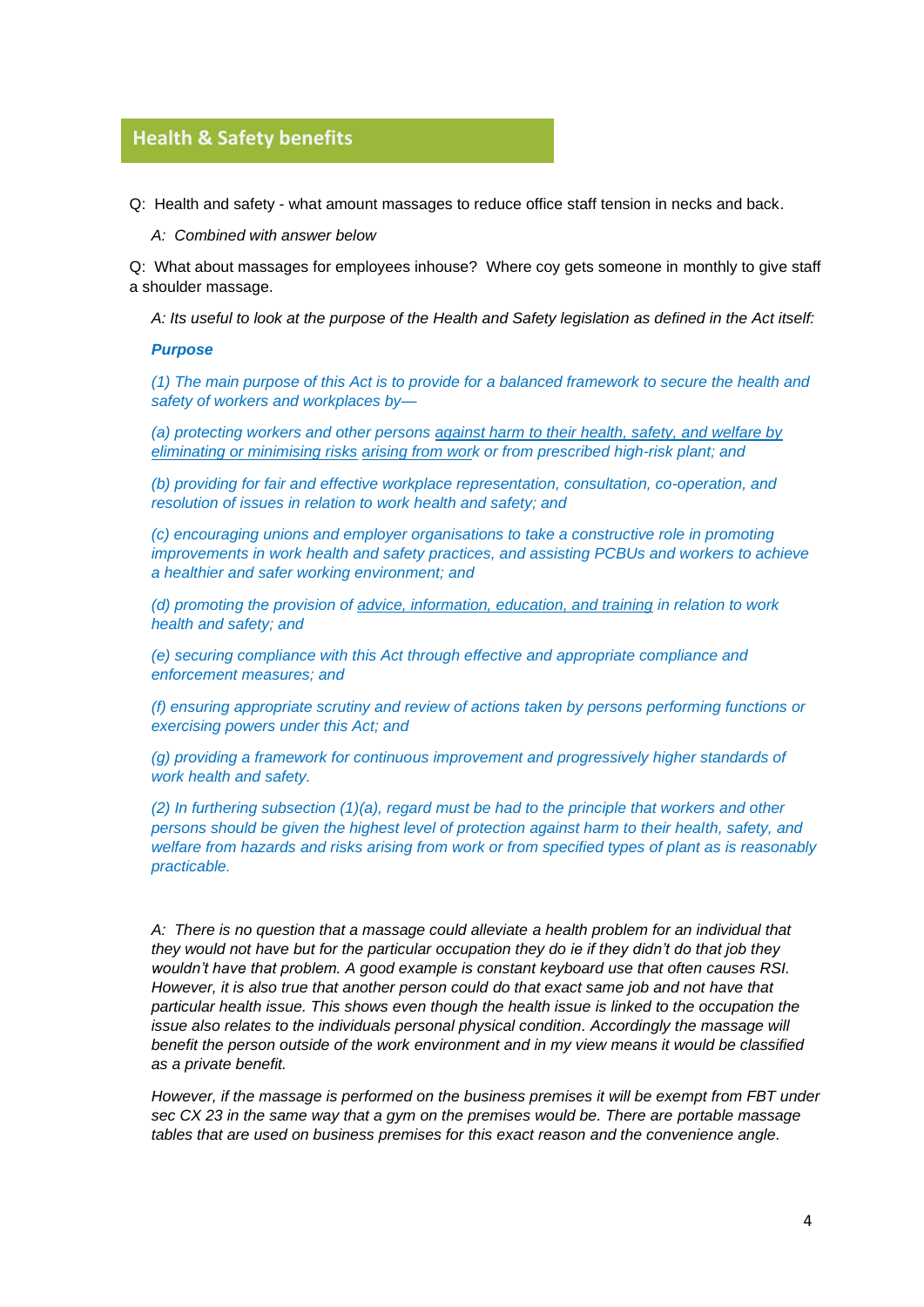Q: What if they are prescription safety glasses for the work place?

*A: Even though the prescription safety glasses are fixing a problem that is peculiar to the person there is no benefit because the person is not using those glasses anywhere but work. Presumably they have normal prescription glasses when not at work or get by without them! There is exact case law on this point that says specific eyewear required only for work is fine provided the person has already corrected the defect in their eyesight by another method outside of work.*

## **Au Pair**

Q: Au Pair- What if the couple rented an office space and added a creche where the Au Pair and **glorio**child spent the day while the parents were working? Deductible?

*A: Yes that would meet the provisions of sec CX 23 and not be subject to FBT.*

Comment: Had a client found paying nanny through company wages by IRD and they had to pay back the deductions. By the way IRD found this by going through the register of nanny's association and cross-matching to PAYE records.

*Response: Hmmm interesting. That person is lucky IRD didn't click on to that being FBT calculated on the provision of a service at market value which would have cost a lot more!*

*Tip: If no FBT returns are actually filed there is no 4 year time limit for IRD reassessment. Perhaps consider filing Nil returns*

## **ACC Earners Premium**

Q: If a self-employed person has an ACC claim, the compensation is employee income. So does that mean the earner levy is not deductible?.

*A: Good question. In the year that the self-employed person incurs an Earners Premium, it meets the deductibility tests as it is a statutory cost to protect an income stream in "any income year", and is not a direct cost to actually derive employment income (as no one knows whether ACC will be called on). The nexus for deductibility is satisfied at the time the premium is paid as it relates more to the business. The nature of the ACC income when paid out is more than one step removed – it is still assessable income even though taxed with PAYE. It would be different if the ACC is paid as exempt income.*

**Comment:** Is Carl's example re reimbursing the shareholder for the CoverPlus Extra premium 'cheeky' so that the shareholder employee effectively has a deduction by only returning the net salary (in example \$66,245).

*Response from Julie: The way the CCH MTG paragraph was worded the whole premium was supposed to be debited to current account. That approach would mean no party got the benefit of a deduction for the work account premium and that's what the change in policy was designed to fix! A reimbursement of the earner premium depends on whether the expense would have been deductible if he employee prohibition didn't exist. Self-employed are allowed to claim the earner*